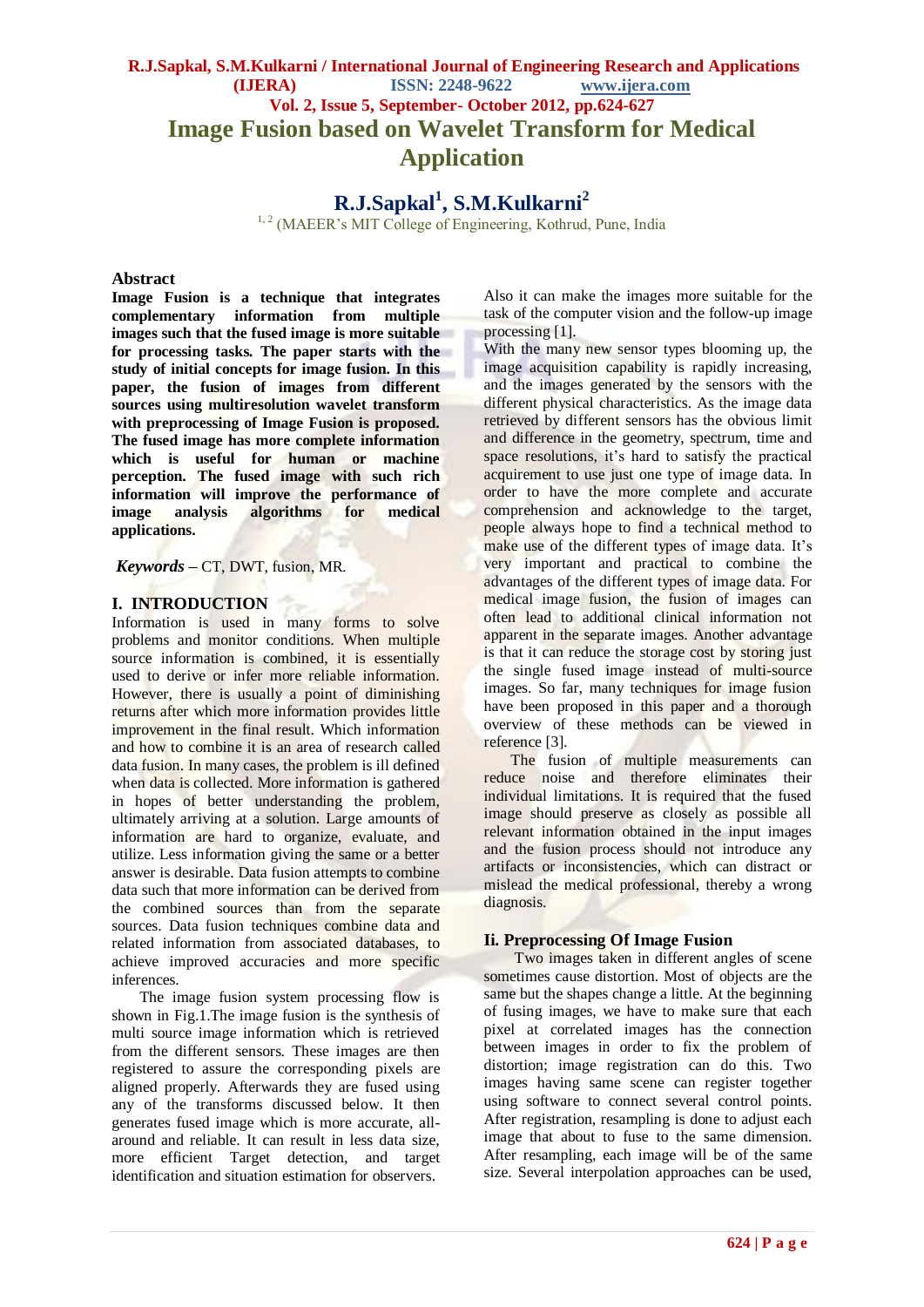### **R.J.Sapkal, S.M.Kulkarni / International Journal of Engineering Research and Applications (IJERA) ISSN: 2248-9622 www.ijera.com**

**Vol. 2, Issue 5, September- October 2012, pp.624-627**

to resample the image; the reason is that most approaches we use are all pixel-by-pixel fused.

 Images with the same size will be easy for fusing process. After the re-sampling, fusion algorithm is applied. Sometimes we have to transfer the image into different domain, sometimes haven"t depending on the algorithm. Inverse transfer is necessary if image has been transferred into another domain. Fig.1 summarizes these steps called, preprocessing of image fusion.



Fig.1. Preprocessing of image fusion.

#### **Iii. Wavelet Based Image Fusion**

#### *A. Wavelet Theory*

Wavelets are finite duration oscillatory functions with zero average value. The irregularity and good localization properties make them better basis for analysis of signals with discontinuities. Wavelets can be described by using two functions viz. the scaling function  $f(t)$ , also known as 'father wavelet' and the wavelet function or "mother wavelet". "Mother" wavelet ψ (t) undergoes translation and scaling operations to give self similar wavelet families as in (1).

$$
\psi_{a,b}(t) = \frac{1}{\sqrt{a}} \psi(\frac{t-b}{a}), (a, b \varepsilon R), a > 0
$$
\n(1)

where a is the scale parameter and b the translation parameter. Practical implementation of wavelet transforms requires discretisation of its translation and scale parameters by taking,

$$
a = a_0^j, b = ma_0^j b_0 \quad j, m \in \mathbb{Z}
$$
 (2)

Thus, the wavelet family can be defined as:

$$
\psi_{j,m}(t) = a_0^{-j/2} \psi(a_0^{-j}t - mb_0) j, m \varepsilon Z
$$
 (3)

If discretisation is on a dyadic grid with  $a0 = 2$  and  $b0 = 1$  it is called standard DWT [13]. Wavelet transformation involves constant Q filtering and subsequent Nyquist sampling as given by Fig. 1 [9]. Orthogonal, regular filter bank when iterated infinitely gives orthogonal wavelet bases [14]. The scaling function is treated as a low pass filter and the mother wavelet as high pass filter in DWT implementation.



Fig. 1 Two-dimensional subband coding algorithm for DWT: The source image is decomposed in rows and columns by low-pass (L) and high-pass (H) filtering and subsequent downsampling at each level to get approximation (LL) and detail (LH, HL and HH) coefficients. Scaling function is associated with smooth filters or low pass filters and wavelet function with high-pass filtering

#### *B. Fusion Algorithms*

The advent of multiresolution wavelet transforms gave rise to wide developments in image fusion research. Several methods were proposed for various applications utilizing the directionality, orthogonality and compactness of wavelets [4],[5], [6]. Fusion process should conserve all important analysis information in the image and should not introduce any artefacts or inconsistencies while suppressing the undesirable characteristics like noise



### Fig.2. Wavelet based image fusion

 The source images such as CT and MR are decomposed in rows and columns by low-pass (L) and high-pass (H) filtering and subsequent down sampling at each level to get approximation (LL) and detail (LH, HL and HH) coefficients. Scaling function is associated with smooth filters or low pass filters and wavelet function with high-pass filtering. Wavelet transforms provide a framework in which an image is decomposed, with each level corresponding to a coarser resolution band.

#### **IV. PROPOSED ALGORITHM**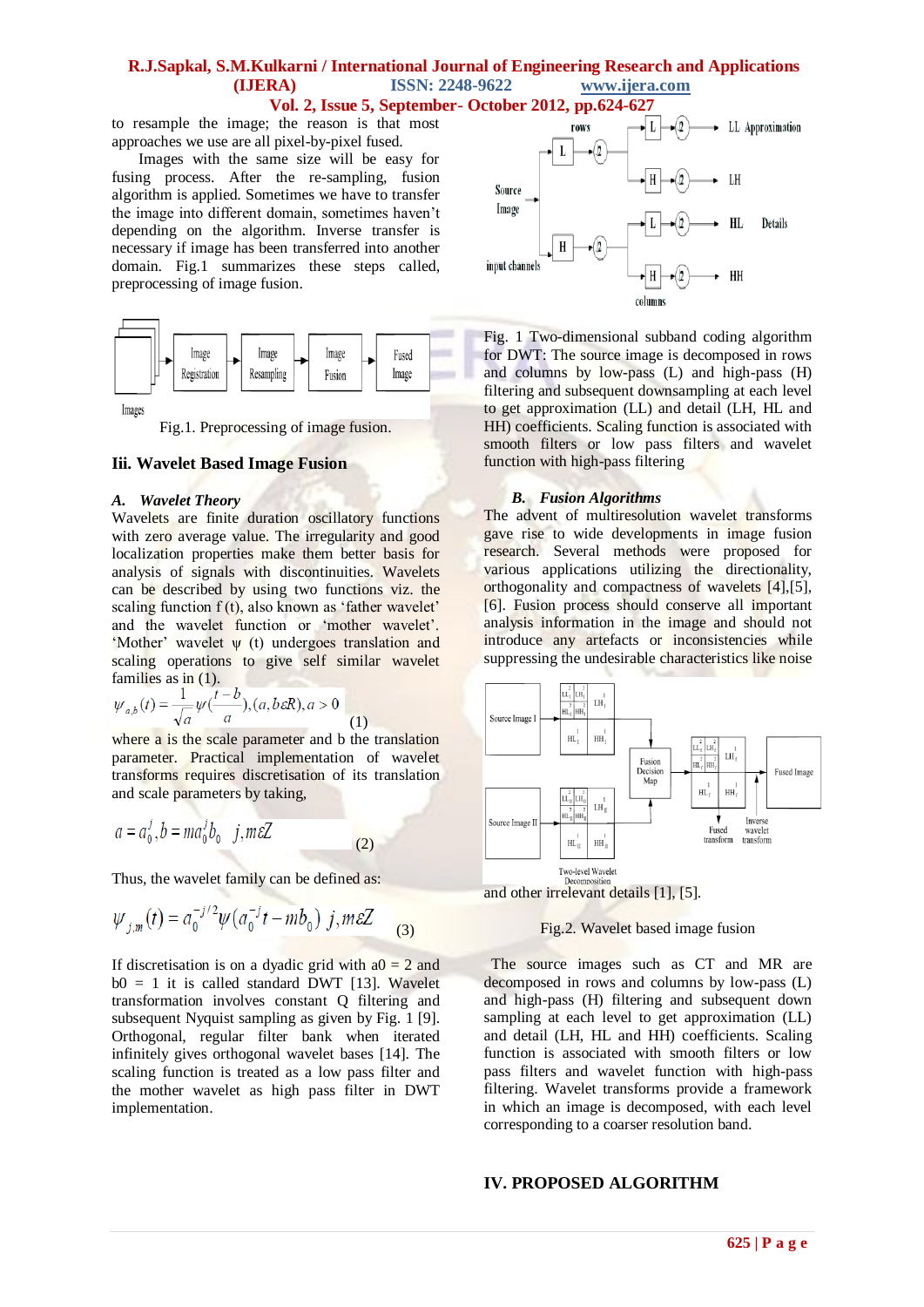## **R.J.Sapkal, S.M.Kulkarni / International Journal of Engineering Research and Applications (IJERA) ISSN: 2248-9622 www.ijera.com**

**Vol. 2, Issue 5, September- October 2012, pp.624-627**

The steps involved in this algorithm are as below:

*Step 1*: Read the two source images, image I and image II to be fused and apply as input for fusion.

*Step 2*: Perform independent wavelet decomposition of the two images until level L to get approximation  $(LL^L)$  and detail  $(LH^l, HL^l, HH^l)$  coefficients for  $l=1$ , 2... *L*

*Step 3*: Apply pixel based algorithm for approximations which involves fusion based on taking the maximum valued pixels from approximations of source images I and II.

$$
LL_f^L = \text{maximum}(LL_I^L(i, j), LL_{II}^L(i, j))
$$
 (2)

Here,  $LL_f^L$  is the fused and  $LL_f^L$  and  $LL_{II}^L$  are the input approximations, *i* and *j* represent the pixel positions of the sub images.  $LH_f^f$ ,  $LH_f^l$ ,  $LH_f^l$  are vertical high frequencies,  $H L_f^l$ ,  $H L_h^l$ ,  $H L_H^l$  are horizontal high frequencies,  $HH<sup>I</sup><sub>f</sub>$ ,  $HH<sup>I</sup><sub>I</sub>$ ,  $HH<sup>I</sup><sub>II</sub>$  are diagonal high frequencies of the fused and input detail sub bands respectively.

*Step 4*: Based on the maximum valued pixels between the approximations from Eq. (2), a binary decision map is formulated. Eq. (3) gives the decision rule  $D_f$  for fusion of approximation coefficients in the two source images I and II as

$$
D_f(i, j) = 1, d_I(i, j) > d_{II}(i, j)
$$
  
= 0, otherwise (3)

*Step* 5: Thus, the final fused transform corresponding to approximations through maximum selection pixel rule is obtained.

*Step 6*: Concatenation of fused approximations and details gives the new coefficient matrix.

*Step 7*: Apply inverse wavelet transform to reconstruct the resultant fused image and display the result.

#### **V. EXPERIMENTAL RESULTS**

In medicine, CT and MRI image both are tomographic scanning images. They have different features. Fig.4(a) shows CT image, in which image brightness related to tissue density, brightness of bones is higher, and some soft tissue can"t been seen in CT images. Fig.4(b) shows MRI image, here image brightness related to amount of hydrogen atom in tissue, thus brightness of soft tissue is higher, and bones can't been seen. There is complementary information in these images. We use three methods of fusion forenamed in medical images, and adopt the same fusion standards







(h)

Fig.4 Images and their image fusion. (a): CT Image; (b): MRI Image; (c):Decomposed image; (d):approximations; (e):Horizontal details; (f):Vertical Details; (g):Diagonal Details; (h): Fused Image;